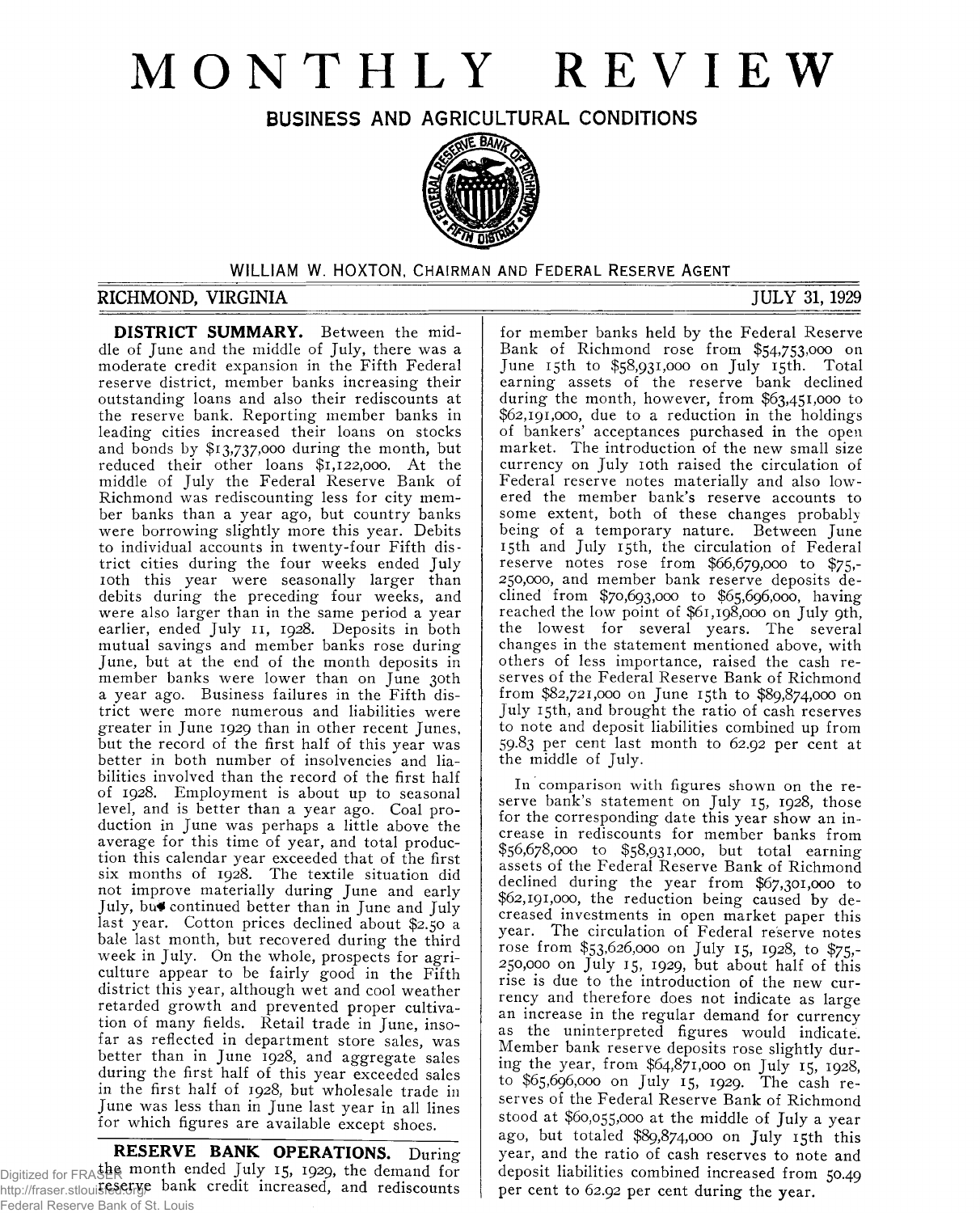| <b>ITEMS</b>                                      | July 10, 1929 | June 12, 1929 | July 11, 1928 |
|---------------------------------------------------|---------------|---------------|---------------|
| Loans on Stocks and Bonds (including Government). | \$200,573,000 | \$186,836,000 | \$188,459,000 |
|                                                   | 320,190,000   | 321,312,000   | 331,059,000   |
|                                                   | 520.763.000   | 508,148,000   | 519,518,000   |
|                                                   | 158,542,000   | 158,249,000   | 160,465,000   |
| Reserve Balance with Federal Reserve Bank         | 37.938.000    | 39,554,000    | 41,865,000    |
|                                                   | 14,944,000    | 11,075,000    | 12,809,000    |
|                                                   | 354,942,000   | 348,635,000   | 359,792,000   |
|                                                   | 242,705,000   | 239,215,000   | 247,798,000   |
|                                                   | 27,513,000    | 24,858,000    | 31,337,000    |

#### **CONDITION OF SIXTY-ONE REPORTING MEMBER BANKS IN SELECTED CITIES**

The chief items of condition for sixty-one regularly reporting member banks are shown in the accompanying table, three dates being included to allow for comparison of the latest available figures, those of July 10, 1929, with those of June 12, 1929, and July 11, 1928, the preceding month and the preceding year, respectively. It should be understood that the figures shown reflect conditions as of the report dates only, and are not necessarily the highest or lowest figures that occurred during the interval between the dates. The figures shown for July 10, 1929, are not quite comparable with those for the earlier dates, one of the reporting banks having consolidated with another institution which had not previously reported, but the figures are not materially affected.

A comparison of the July 10, 1929, figures with those of June 12th this year shows some interesting changes during the month. Loans on stocks and bonds rose \$13,737,000 during the four weeks, while all other loans, which are largely commercial and agricultural, declined \$1,122,000, a net gain in loans and discounts of \$12,615,000. Total investments in bonds and securities rose \$293,000 between June 12th and July 10th, and aggregate deposits rose \$9,797,000, demand deposits gaining \$6,307,000 and time deposits \$3,490,000. The increase in demand deposits was exactly half the increase in outstanding loans. The reporting banks reduced their reserve balances at the reserve bank by \$1,616,000 between June 12th and July 10th, but increased their cash in vaults by \$3,869,000, both of these changes being influenced by the introduction of the new small size currency into circulation on July 10th. The several changes in the statement made it necessary for the reporting banks to resort to the reserve bank for additional funds, and they increased their borrowing by  $\frac{2.655,000}{2}$ during the month.

During the year between July 11, 1928, and July 10, 1929, the only change of importance in the statement of condition of the sixty-one reporting banks was a shift in loans and discounts from business to speculative and investment loans. Loans on stocks and bonds rose \$12,114,000 during the year, but all other loans decreased \$10,869,000, resulting in a net increase in total loans and discounts of \$1,245,000. Investments in bonds and securities declined \$1,923,000 between July 11, 1928, and July 10, 1929, and the reserve balances at the reserve bank declined \$3,927,000. Cash in vaults rose by \$2,135,000 during the year, probably due to the unusual amount of currency on hand on July 10th this year on account of the introduction of the new bills. Demand deposits in the reporting banks declined \$4,850,000 during the year under review, and time deposits dropped \$5,093,000. Borrowing by the sixty-one banks at the Federal reserve bank declined  $\frac{1}{3}$ ,  $\frac{52}{4}$ ,000 between July 11, 1928, and July 10, 1929.

#### **DEBITS TO INDIVIDUAL ACCOUNTS**

The accompanying table shows total debits to individual, firm and corporation accounts in the clearing house banks of twenty-four trade centers in the Fifth Federal reserve district during three periods of four weeks each, and in addition the table this month shows semi-annual totals in the several cities for the first half of 1929 in comparison with corresponding figures for the first half of 1928. The figures for the latest available four weeks period, ended July 10th, may be  $\omega$ mpared with the figures reported for the preceding four weeks, ended June 12th this year, and with those of the corresponding four weeks ended July 11, 1928.

Aggregate debits of \$1,321,060,000 in the reporting banks during the four weeks ended July 10th show a seasonal increase over the total of \$1,213,762,000 reported for the preceding like period, ended June 12th, the semi-annual and quarterly payments occurring on and around July 1st increasing debits totals materially. The increase during the more recent period was perhaps larger than in most years. Nineteen of the twenty-four reporting cities showed higher figures for the later four  $\blacksquare$  weeks.

In comparison with the corresponding four weeks in 1928, ended July 11th, when debits totaling \$1,309,233,000 were reported, the total of \$1,321,060,000 for the four weeks ended July lo, 1929, shows an increase of \$11,827,000, fourteen of the twenty-four cities reporting higher figures this year.

Total debits for the first half of 1929 amounted to \$8,326,348,000, compared with \$8,137,248,000 reported during the first half of 1928. Sixteen cities showed higher figures while seven cities showed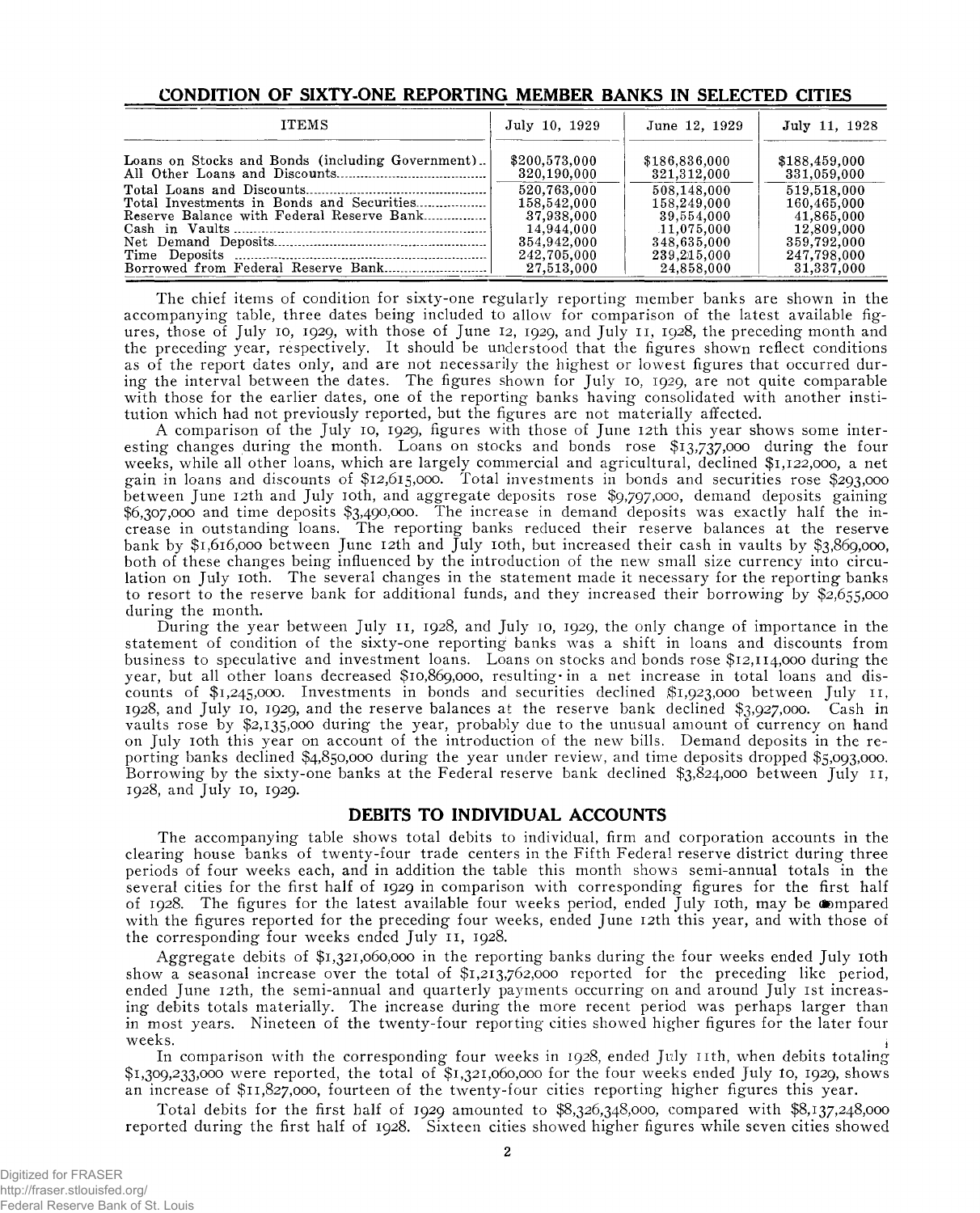lower figures during the first half of this year in comparison with the corresponding six months of 1928, Norfolk and Portsmouth being considered as one city since combined figures were reported during a part of 1928. Newport News with a gain of 8.8 per cent showed the largest increase in debits this year, Washington ranking second with 8.7 per cent and Durham third with 8.1 per cent. Of the seven decreases, only those in Danville, Va., and Greenville, S. C., were relatively important.

| <b>CITIES</b>                                                                                                                                                                                                                 |                                                                                                                                                                             | TOTAL DEBITS DURING THE FOUR WEEKS ENDED                                                                                                                                 | ANNUAL TOTALS                                                                                                                                                              |                                                                                                                                                                                       |                                                                                                                                                                                       |
|-------------------------------------------------------------------------------------------------------------------------------------------------------------------------------------------------------------------------------|-----------------------------------------------------------------------------------------------------------------------------------------------------------------------------|--------------------------------------------------------------------------------------------------------------------------------------------------------------------------|----------------------------------------------------------------------------------------------------------------------------------------------------------------------------|---------------------------------------------------------------------------------------------------------------------------------------------------------------------------------------|---------------------------------------------------------------------------------------------------------------------------------------------------------------------------------------|
|                                                                                                                                                                                                                               | July 10, 1929                                                                                                                                                               | June 12, 1929                                                                                                                                                            | July 11, 1928                                                                                                                                                              | 1929                                                                                                                                                                                  | 1928                                                                                                                                                                                  |
| Asheville, N. C.<br>Baltimore, Md.<br>Charleston, S. C<br>Charleston, W. Va<br>Charlotte, N. C.<br>Columbia, S. C<br>Cumberland, Md<br>Danville, Va<br>Durham, N. C<br>Greensboro, N. C<br>Greenville, S. C<br>Hagerstown, Md | \$<br>25,728,000<br>419,267,000<br>21,097,000<br>44,890,000<br>53,019,000<br>19,600,000<br>11,249,000<br>7,601,000<br>27,997,000<br>21,424,000<br>20,430,000<br>11,348,000  | \$<br>31,131,000<br>364,083,000<br>24,800,000<br>37,780,000<br>51,362,000<br>20,057,000<br>8,723,000<br>7,560,000<br>30,508,000<br>20,982,000<br>18,701,000<br>9,527,000 | \$<br>29,028,000<br>424,358,000<br>25,430,000<br>41,028,000<br>52,414,000<br>19,387,000<br>10,340,000<br>8,214,000<br>25,894,000<br>23,033,000<br>19,512,000<br>10,711,000 | 193,917,000<br>\$<br>2,506,144,000<br>159,902,000<br>255,827,000<br>367,941,000<br>154,936,000<br>58,320,000<br>51,858,000<br>186,190,000<br>153,452,000<br>138,423,000<br>64,749,000 | 187,539,000<br>\$<br>2,539,431,000<br>163,263,000<br>239,303,000<br>346,562,000<br>153,388,000<br>55,280,000<br>59,700,000<br>172,280,000<br>156,671,000<br>150,987,000<br>63,842,000 |
| Huntington, W. Va<br>Newport News, Va<br>Norfolk, Va.<br>Portsmouth, Va<br>Raleigh, N. C<br>Richmond, Va<br>Roanoke. Va.<br>Spartanburg, S. C<br>Washington, D. C<br>Wilmington, N. C<br>Winston-Salem, N. C                  | 21,580,000<br>19,649,000<br>10,007,000<br>57,249,000<br>6,452,000<br>$31{,}595{,}000$<br>132,812,000<br>31,015,000<br>12,059,000<br>259,486,000<br>16,807,000<br>38,699,000 | 20,513,000<br>17,017,000<br>9,592,000<br>56,932,000<br>5,058,000<br>22,385,000<br>118,768,000<br>29,211,000<br>13,229,000<br>242,098,000<br>15,336,000<br>38,409,000     | 23,196,000<br>19,989,000<br>9,242,000<br>60,980,000<br>5,804,000<br>31,112,000<br>128,998,000<br>28,945,000<br>12,957,000<br>242,799,000<br>14,644,000<br>41,218,000       | 136,839,000<br>119,529,000<br>63,481,000<br>384,449,000<br>32,640,000<br>154,796,000<br>842,731,000<br>184,855,000<br>87,187,000<br>1,656,536,000<br>110,314,000<br>261,332,000       | 135,656,000<br>117,259,000<br>58,328,000<br>*422,385,000<br>150,010,000<br>816,304,000<br>172,822,000<br>85,628,000<br>1,523,273,000<br>112,112,000<br>255,225,000                    |
| District Totals                                                                                                                                                                                                               | \$1,321,060,000                                                                                                                                                             | \$1,213,762,000                                                                                                                                                          | \$1,309,233,000                                                                                                                                                            | \$8,326,348,000                                                                                                                                                                       | \$8,137,248,000                                                                                                                                                                       |

\* The 1928 Norfolk total includes debits in Portsmouth.

**SAVINGS DEPOSITS**—Savings and time deposits increased during the past month. Twelve mutual savings banks in Baltimore had deposits totaling \$190,273,519 at the close of business June 30, 1929, the highest figure ever attained by these banks. On May 31st this year the same institutions had deposits aggregating \$189,402,208 and on June 30, 1928, their deposits totaled \$182,944,849. Sixty-one regularly reporting member banks had time deposits aggregating \$242,705,000 at the close of business July 10th this year, which showed an increase over deposits amounting to \$239,215,000 on June 12th this year but a decline from \$247,798,000 reported on July 11, 1928.

**BUSINESS FAILURES** —In commenting on the business failure record in the United States for the month of June, *Dun's Review* of July 6th says, "The usual seasonal trend toward reduction in number of failures is disclosed by the returns for June, and the report in this respect is the best for the period since 1926. Statistics recently compiled show 1,767 commercial defaults in the United States last month, which is not only the smallest total for the present year, but is also less than for any other month back to last September. The decrease from the 1,897 insolvencies of May is 6.9 per cent, while there is a decline of 9.2 per cent from the 1,947 insolvencies of June 1928. In that year, the falling off in the number of failures from May to June was only about 3 per cent. At \$31,374,761, last month's liabilities reveal a contraction of 23.9 per cent from the \$41,215,865 of May, and also are the lightest of the current year. Despite the reduced number of defaults in June, however, tlie indebtedness exceeds by approximately 5.2 per cent the \$29,827,073 of the same month last year, but the latter aggregate was relatively low".

For the half year ended June 30, 1929, there were 12,172 commercial failures in the United States, involving \$232,128,936. The number is about 5.1 per cent less than the 12,828 defaults for the corresponding period of 1928, and the indebtedness for this year is 7.7 per cent less than the \$251,448,406 of the first six months of last year.

Numbering 138, business failures in the Fifth reserve district in June were more numerous than in any other June except one, that month in 1927 showing 142 failures. Last month's liabilities totaling \$2,534,991 were also unusually high for this season, exceeding all other June figures since 1924. In June 1928 defaults in the Fifth district numbered 98, with total liabilities of \$1,397,502, but these were both exceptionally low figures. Total failures in the district during the first half of 1929 compare favorably with those of the first half of 1928, 825 insolvencies involving \$13,436,178 this year falling below 840 insolvencies involving \$18,914,488 in the first half of 1928.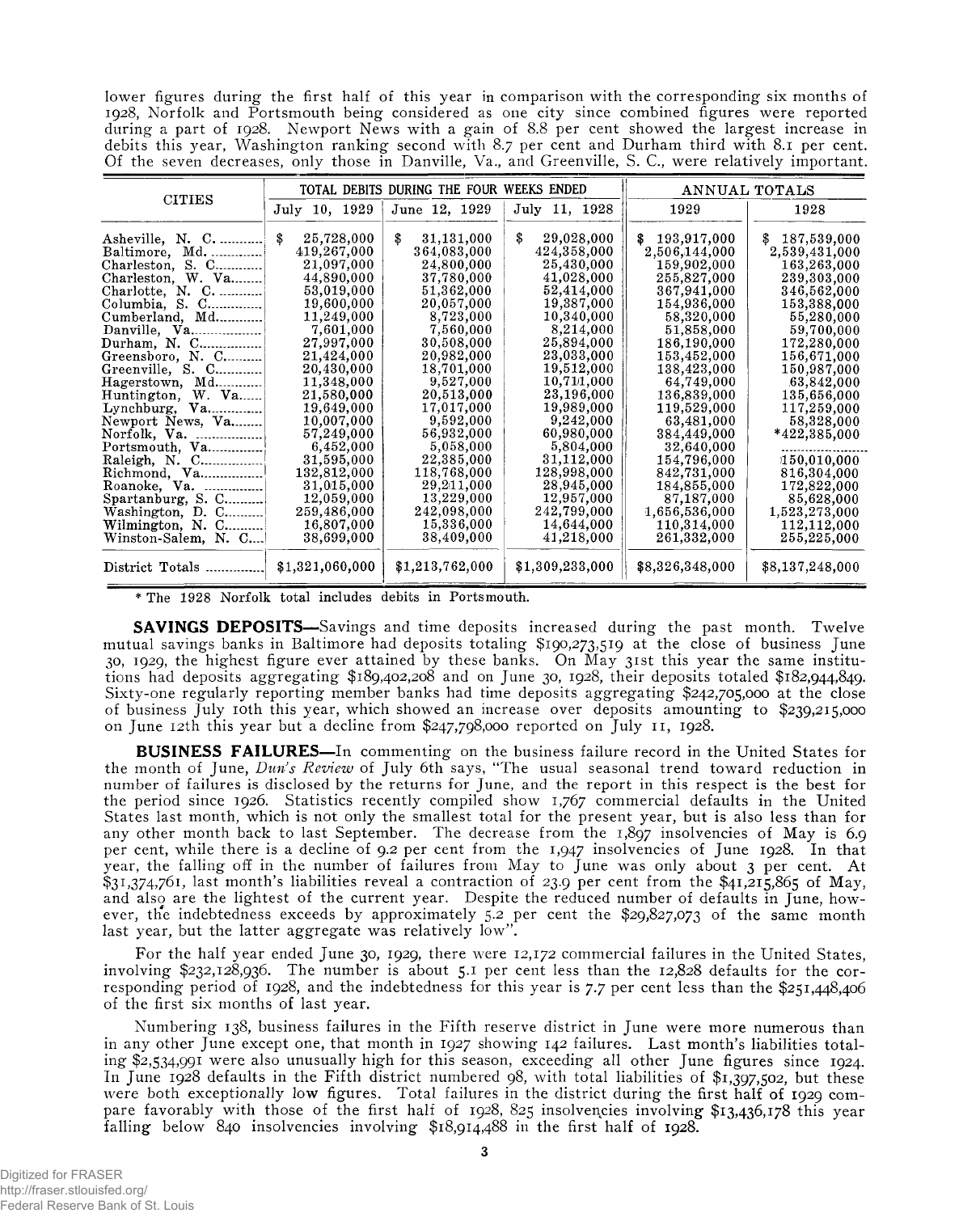**EMPLOYMENT**—No changes of importance occurred in employment conditions during the past month, and on the whole labor is seasonally engaged. The industrial plants of the district are operating full time with the exception of a few textile mills, and coal production has declined somewhat less in recent months than in most years at this season. Building and other construction work continues to employ nearly all workers dependent upon those activities. The clerical field appears to be the only one in which there is a marked surplus of workers.

**COAL**—The total production of bituminous coal during June amounted to 37,900,000 net tons, as against 40,172,000 tons mined in May this year and 35,963,000 tons in June 1928. Total production of soft coal this calendar year to July 6th (approximately 158 working days) totaled 260,628,000 net tons, a higher figure than the tonnage during the corresponding month in 1928, but less than the 1927 and 1926 figures for June. Production in West Virginia and Pennsylvania was so nearly the same last month that at present the leader in the industry cannot be determined. Retailers have full stocks in their yards, and prices to consumers are at practically the same level as at this season last year.

|    |                           |                 | <b>Permits Issued</b><br>New<br>Repairs |                | <b>New Construction</b> |                    | <b>Alterations</b> |               | Increase or<br>Decrease<br>of | Per Cent<br>οf<br>Increase         |                |                          |
|----|---------------------------|-----------------|-----------------------------------------|----------------|-------------------------|--------------------|--------------------|---------------|-------------------------------|------------------------------------|----------------|--------------------------|
| ż  | <b>CITIES</b>             | 1929            | 1928                                    | 1929           | 1928                    | 1929               | 1928               | 1929          | 1928                          | Total<br>Valuation                 | or<br>Decrease | 。<br>2                   |
| 1  | Baltimore, Md             | 467             | 457                                     | 1,285          | $1,236$ \$              | 4,448,520          | \$2,433,720        | 615,600<br>\$ | 790,560<br>S                  | 1,839,840<br>\$                    | 57.1%          | 1                        |
| 2  | Cumberland, Md            | 31              | 16 <sup>1</sup>                         | 8              | 13 <sup>°</sup>         | 105,003            | 26,810             | 1,660         | 19,879                        | 59,974                             | 128.5          | $\boldsymbol{2}$         |
| 3  | Frederick, Md             | 4               | 7                                       | 5              | $\boldsymbol{2}$        | 3,250              | 22,100             | 8,750         | 4.075                         | 14,175<br>—                        | 54.2           | 3                        |
| 4  | Hagerstown, Md            | 14              | 22                                      | 8              | 2                       | 19,440             | 137,320            | 28,740        | 1,475                         | 90,615<br>$\overline{\phantom{0}}$ | 65.3           | 4                        |
| 5  | Danville, Va              | 11              | 13 <sup>1</sup>                         | 14             | 11                      | 16.165             | 41,830             | 14.185        | 7,220                         | 18.700<br>مسد                      | 38.1           | 5                        |
| 6  | Lynchburg, Va.            | 16              | 33                                      | 26             | 36                      | 33.335             | 67,400             | 11,811        | 30,032                        | 52.286<br>—                        | 53.7           | 6                        |
| 7  | Norfolk, Va.              | 52              | 82                                      | 78             | 91                      | 297,420            | 437,195            | 39,435        | 73,998                        | 174,338                            | 34.1           | $\overline{\mathcal{U}}$ |
| 8  | Petersburg, Va.           | 9               | 10                                      | 9              | 9                       | 27,456             | 29,300             | 3,036         | 3.425                         | 2.233<br>—                         | 6.8            | 8                        |
| 9  | Portsmouth, Va            | 17              | 17                                      | 27.            | 25                      | 25,320             | 46,325             | 18,670        | 17,440                        | 19.775                             | 31.0           | 9                        |
| 10 | Richmond, Va              | 88              | 115                                     | 80.            | 93                      | 432,477            | 367,562            | 122,512       | 82,935                        | 104,492                            | 23.2           | 10                       |
| 11 | Roanoke, Va.              | 38              | 57                                      | 22             | 21                      | 152,306            | 846,450            | 45,421        | 5,998                         | 654,721                            | 76.8           | 11                       |
| 12 | Bluefield, W. Va          | 9               | 11                                      | $\overline{c}$ | 4                       | 23.600             | 17,275             | 1.550         | 1.280                         | 6,595                              | 35.5           | 12                       |
| 13 | Charleston, W. Va.        | 54              | 40                                      | 20             | 13                      | 331,555            | 135,960            | 65,350        | 13,175                        | 247,770                            | 166.1          | 13                       |
| 14 | Clarksburg, W. Va.        | 22              | 23                                      | 20I            | 17                      | 44 3 34            | 100,488            | 7,470         | 8.650                         | 57,334                             | $-52.5$        | 14                       |
| 15 | Huntington, W.Va.         | 31              | 32                                      | 10             | 1                       | 50,127             | 78,375             | 2,000         | 9,000                         | 35,248                             | 40.3           | 15                       |
| 16 | Parkersburg, W. Va        | 18              | 21                                      | 17             | 8                       | 42,525             | 52,050             | 14,870        | 2,750                         | 2,595                              | 4.7            | 16                       |
| 17 | Asheville, N.C.           | $\overline{7}$  | 30 <sup>′</sup>                         | 47             | 74                      | 26.274             | 279,247            | 12,973        | 21,600                        | 261,600                            | $-87.0$        | 17                       |
| 18 | Charlotte, N. C           | 34              | 85                                      | 40             | 36 <sup>°</sup>         | 158,985            | 669,515            | 25.671        | 100,679                       | 585,538                            | 76.0           | 18                       |
| 19 | Durham, N.C.              | 17              | 59                                      | 8              | 10 <sup>1</sup>         | 46,335             | 248,950            | 13.650        | 20.950                        | 209,915                            | 77.8           | 19                       |
| 20 | Greensboro, N.C.          | 37              | 72                                      | 33             | 46                      | 135,995            | 319,316            | 36,588        | 32,171                        | 178,904                            | $-50.9$        | 20                       |
| 21 | High Point, N. C          | 15 <sup>1</sup> | 32                                      | 6              | 9                       | 69,150             | 164,350            | 3,200         | 4,225                         | 96,225<br>—                        | $-57.1$        | 21                       |
| 22 | Raleigh, N. C             | 20 <sup>1</sup> | 21                                      | 29             | 12                      | 288,016            | 131,030            | 3,350         | 9.040                         | 151,296                            | 108.0          | 22                       |
| 23 | Rocky Mount, N.C.         | 17              | 30                                      | 4              | 9                       | 105,417            | 167,535            | 2,680         | 19,550                        | 78,988                             | $-42.2$        | 23                       |
| 24 | Salisbury, N.C            | 7               | 16 <sup>°</sup>                         | 1              | Ţ.                      | 55,500             | 143,500            | 2,000         | 600                           | 86,600                             | 60.1           | 24                       |
| 25 | Wilmington, N.C           | $\overline{7}$  | 9                                       | 14             | 14                      | 42,600             | 13,500             | 15,050        | 15,500                        | 28,650                             | 98.8           | 25                       |
| 26 | Winston-Salem, N. C.      | 24              | 90                                      | 57             | 90                      | 94.090             | 434,450            | 33,592        | 34,435                        | 341,203                            | $-72.8$        | 26                       |
| 27 | Charleston, S.C           | 18              | 10                                      | 32             | 29                      | 77,420             | 5.455              | 23,700        | 12.435                        | 83,230                             | 465.2          | 27                       |
| 28 | Columbia, S.C             | 29              | 32                                      | 44             | 40                      | 125,400            | 143,400            | 41.150        | 17,045                        | 6,105                              | 3.8            | 28                       |
| 29 | Greenville, S. C          | 7               | 12                                      | 21             | 24                      | 21,100             | 52,200             | 13,345        | 10,550                        | 28,305                             | 45.1           | 29                       |
| 30 | Rock Hill, S. C.<br>1.111 | 7               | 14                                      | 15             | 7                       | 129,455            | 22,250             | 5,885         | 10.525                        | 102,565                            | 312.9          | 130                      |
| 31 | Spartanburg, S. C.        | $12^{\circ}$    | 9                                       | 19             | 17                      | 30,070             | 30,900             | 31.935        | 6,845                         | 24,260                             | 64.3           | 31                       |
| 32 | Washington, D.C.          | 161             | 211                                     | 540            | 472                     | 1,186,850          | 3,674,440          | 429,885       | 359,635                       | $-2,417,340$                       | 59.9           | 32                       |
|    | Totals                    | 1.300           | 1.688                                   | 2.541          |                         | 2.472 \$ 8.645.490 | \$11,340,198       | \$1,695,714   | $$1,747,677$ \\$              | $-2,746,671$                       | 21.0%          |                          |

**BUILDING OPERATIONS FOR THE MONTHS OF JUNE 1929 AND 1928.**

— Denotes decrease.

NOTE—The figures in the above table reflect the amount of work provided for in the corporation limits of the several cities, but take no account of suburban developments.

Building permits issued in thirty-two cities of the Fifth Federal reserve district in June this year were less numerous and the estimated valuation was less than in June 1928. In June this year 1,300 permits for new construction compare with 1,688 permits issued in the same cities for new work in June last year, and this year's estimated valuation of \$8,645,490 was considerably below the total valuation of \$11,340,198 for new work in June 1928. Permits for alteration and repair work in June this year numbering 2,541 compare more favorably with 2,472 permits issued in the same month a year ago, but this year's valuation of \$1,695,714 was less than \$1,747,677 in June 1928. Combined valuation figures for all classes of permits totaled \$10,341,204 in June 1929, a decrease of \$2,746,671, or 21.0 per cent, under the total of \$13,087,875 for all permits issued in the thirty-two cities in June last year. Among the individual cities, Baltimore with permits totaling slightly more than \$5,000,000 accounted for about half the district total. Only twelve of the thirty-two cities re-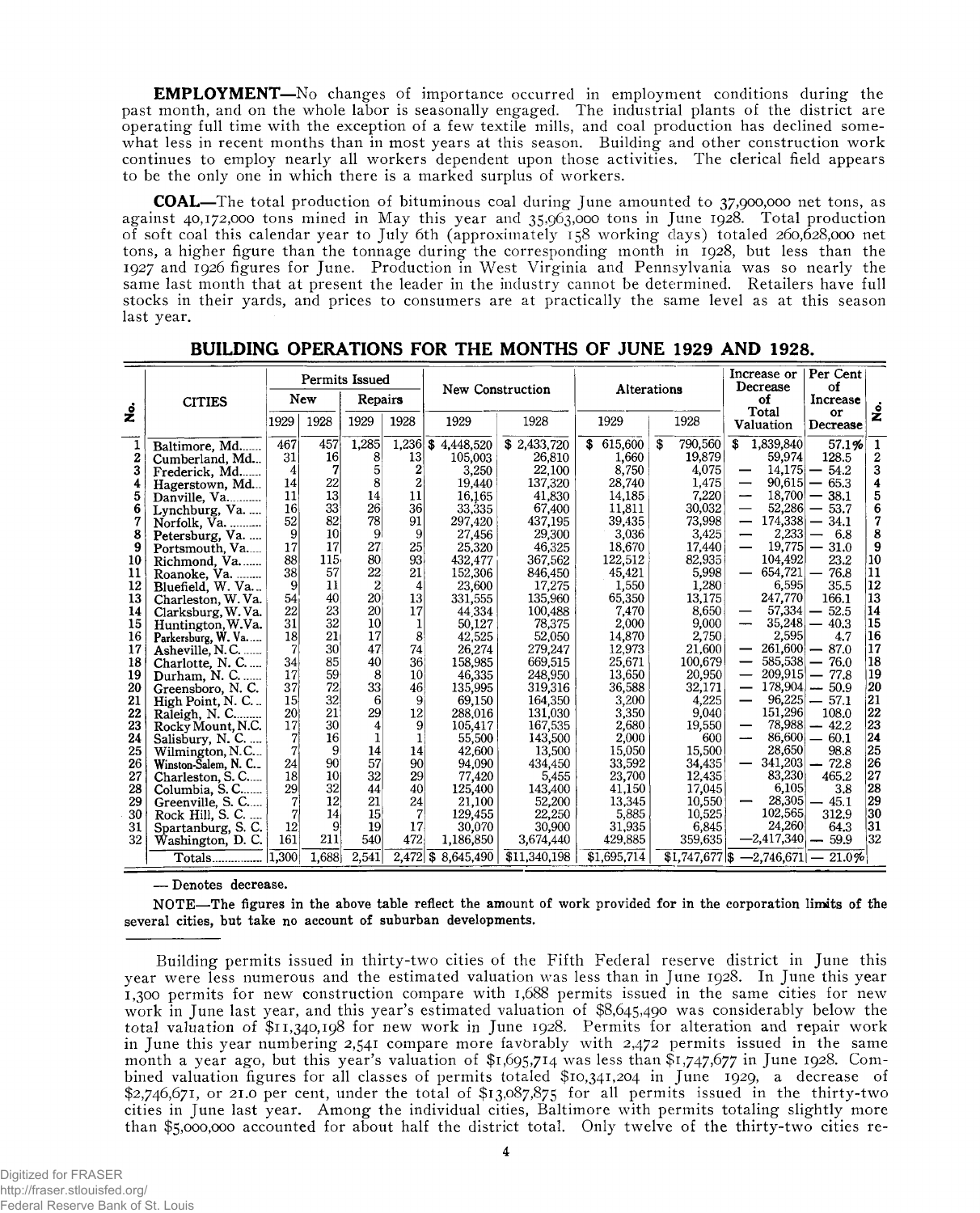ported higher valuation figures for June 1929 than for June 1928, and several of these increases were due to low figures last year rather than to unusually high figures this year. A new city, Rock Hill, S. C., is included this month in the table. *i*

Contracts awarded in June for construction work in the Fifth district, including both rural and urban projects, totaled \$34,431,160, compared with \$46,277,135 awarded in June 1928, according to figures collected by the F. W. Dodge Corporation. Of the awards in June this year, \$11,530,325 was for residential work.

**TEXTILES**—Fifth district textile mills ran practically full time in June, although there was some tendency to curtail operations. Several mills in which strikes had tied up the machinery resumed operations, and no new labor trouble developed. The district mills consumed 243,682 bales of cotton last month, North Carolina mills using 130,736 bales, South Carolina mills 104,786 bales, and Virginia mills 8,160 bales, larger figures in each case than those of June 1928 when total consumption for the district was 222,235 bales. June 1929 consumption was 42.7 per cent of National consumption, compared with 43.5 per cent of National consumption attained by the Fifth district mills in June a year ago. It is interesting to note that June consumption figures in the Fifth district failed to gain in percentage of National consumption for the third month in succession. There has been little improvement in demand for textiles in recent weeks, and mills are still operating on narrow margins of profit.

**COTTON—**Spot cotton prices fluctuated through a range of about half a cent a pound during the past month, and ended the period at the low point of the swing. In our *Review* last month we quoted the average price for middling cotton on ten Southern markets as 18.50 cents per pound on June 14th. The price declined to 18.13 cents per pound on June 21st, recovered somewhat and rose to 18.29 cents on June 28th, but receded to 17.99 cents on July 5th, the lowest figure since September 21, 1928. On July 12th, the latest date for which official figures are available, the average price was 18.02 cents, a rise of only 15 cents per bale over the preceding week and about \$17 per bale below the price on July 13, 1928.

Cotton consumption in American mills during June 1929 totaled 570,281 bales, compared with 668,229 bales consumed in May this year and 510,399 bales used in June 1928. Total consumption for the eleven months of the season to date—August 1, 1928, to June 30, 1929—amounted to 6,552,489 bales, compared with 6,394,242 bales consumed during the corresponding period ended June 30, 1928. According to the Bureau of the Census report on July 13th, consuming establishments held 1,289,294 bales of cotton in their warehouses on June 30th, compared with 1,160,888 bales so held on the corresponding date a year earlier. Public warehouses and compresses held 1,375,728 bales in storage on June 30th, compared with 1,646,807 bales a year ago. Exports totaled 299,137 bales in June this year, compared with 444,168 bales shipped abroad during the same month of 1928, and total exports for the eleven months ended June 30th amounted to 7,811,834 bales against 7,208,493 bales exported during the eleven months ended June 30, 1928. Imports last month totaled 26,113 bales, compared with 14,587 bales brought in during June last year. The cotton growing states consumed 431,968 bales in June this year, or 75.7 per cent of National consumption, compared with 392,052 bales, or 76.8 per cent of National consumption credited to the cotton growing states in June 1928. Cotton spindles active in June 1929 numbered 30,628,122, compared with 28,627,556 spindles active in June 1928.

On July 8th, the Department of Agriculture issued its first acreage report of the season, and estimated the area in cultivation as 3.2 per cent larger than the acreage in 1928, the largest increase being from Alabama westward. In the Fifth reserve district, Virginia with 89,000 acres shows an increase of 10 per cent, North Carolina with 1,911,000 acres shows an increase of 1 per cent, and South Carolina with 2,410,000 acres shows a decrease of 3 per cent.

**TOBACCO—Virginia** tobacco acreage is about 4 per cent less this year than in 1928, 174,000 acres now under cultivation comparing with 180,800 acres harvested last year. The reduction is in flue-cured, fire-cured and sun-cured types, burley acreage in Southwest Virginia being approximately 50 per cent larger this year. The season was favorable for setting out tobacco and generally the stand is very good, although in some sections plants are irregular, largely due to insect damage. Too cool nights during most of June retarded growth. However, in most districts the plants were slightly larger on July 1st than on the same date last year. Rains interferred with cultivation and fields are becoming grassy. The condition on July 1st was reported to be 76 per cent of normal, which is the same as reported last year. North Carolina tobacco acreage is 5 per cent larger than that of 1928, but the condition of 69 per cent on July 1st was 3 per cent below the July 1, 1928, condition. Burley tobacco in the extreme western counties shows the best condition. Curing of tobacco is well under way in many of the eastern counties, and the section included in the South Carolina Belt is ready for marketing. **South Carolina** tobacco is ready for market, and the condition of 70 per cent on July 1st in comparison with 65 per cent a year ago indicates a probable yield of 85,806,000 pounds, a record crop, although this year's acreage was 8 per cent below the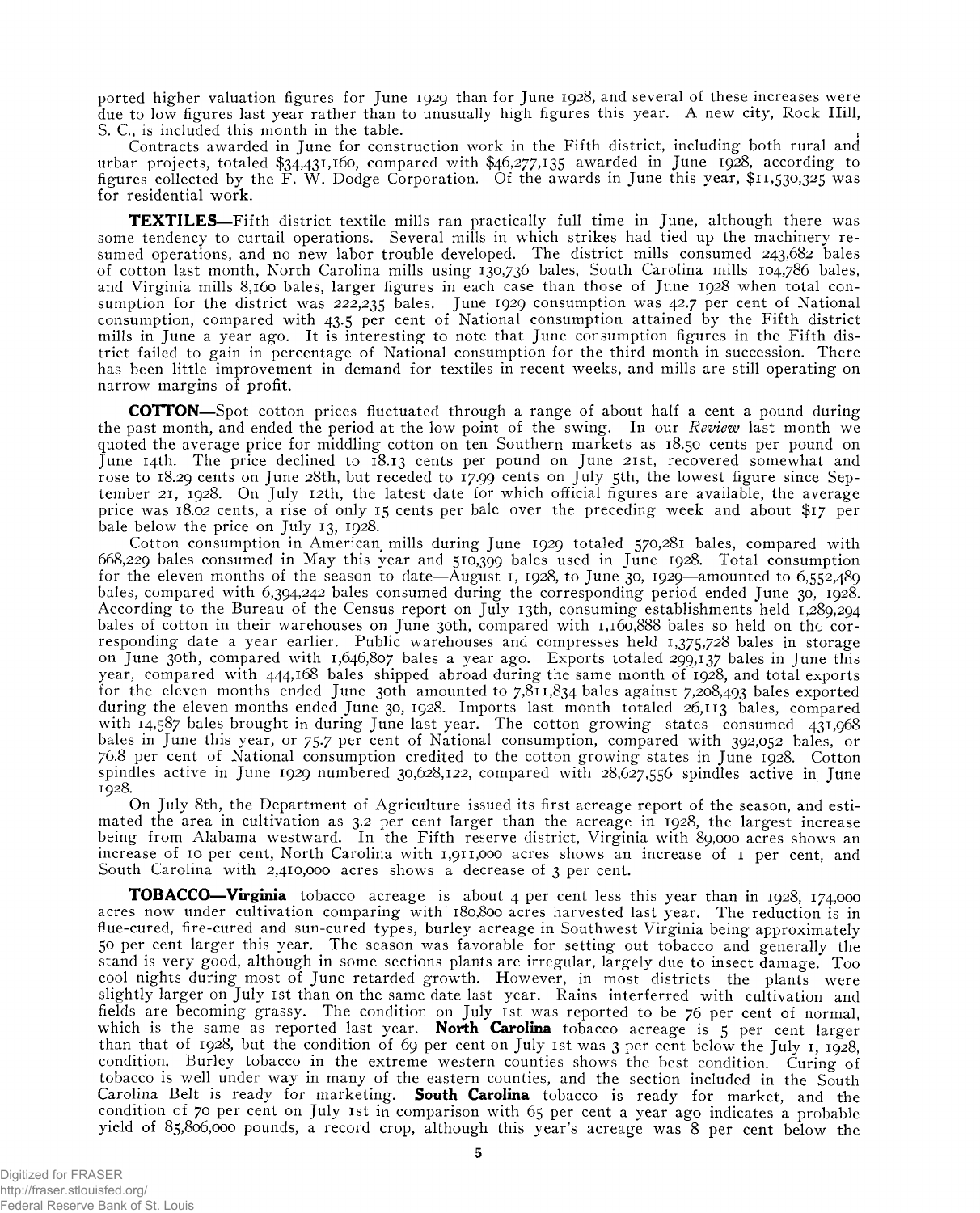acreage of 1928. South Carolina tobacco markets are opening at the end of July this year, a week ahead of last year's opening.

**AGRICULTURAL NOTES—Maryland** crop prospects are varied, due to excessive rains in certain sections and dryness in others. Wheat is disappointing in yield in many parts of the state, wet weather during the spring and early summer having caused an abnormal growth of straw and increased the disease hazard. As a result, many of the heads are poorly filled and the grain is far below standard quality. In other sections of Maryland, however, the wheat yield is reported as satisfactory. Potato growers on the Eastern Shore are very much encouraged. Yields are satisfactory, and prices ranging from \$3.50 to \$4.00 per barrel are good. The outlook at present for the tomato crop is good. Peach growers anticipate a fairly good crop, but apple conditions are spotted, the crop being very light in some sections but fair and of excellent quality in others. The corn crop in most sections of the state is growing nicely and a normal yield is indicated. During the first half of July the weather was extremely dry, and considerable damage was done to pastures and the second crop of alfalfa. **Virginia** crop conditions on July ist were above the average. Hay crops and pastures were unusually good, but there was too much rain during June for cultivated crops such as corn, peanuts and tobacco. The total acreage in all crops is slightly less than last year. The corn acreage is estimated as 6 per cent less than last year. The stand of corn is very good, but growth has been retarded by excessive moisture and cool nights. However, early in July conditions were more favorable and corn made considerable progress, although fields became somewhat grassy. Virginia wheat prospects declined considerably during June, and early threshing reports indicate that the yield is very poor. The crop was badly injured by rust and other diseases which resulted from the unusually wet and cloudy weather during May and June. Wheat harvesting was considerably later this year than had been expected, but in most sections was completed by July ist. Other small grains such as oats, barley and rye are expected to yield slightly better than wheat, but not as well as the large growth of straw indicated. These crops did not fill as well as had been expected. The acreage of potatoes, both early and commercial, was reduced this year, largely because of low prices received for the 1928 crop. The commercial crop yielded poorly during the early part of the season, but after the middle of June yields improved considerably. This year's production of Irish potatoes is expected to be about 25 per cent less than last year's production, but prices during the latter part of June averaged around \$3.75 per barrel in comparison with \$1.25 per barrel in 1928. The sweet potato acreage is 5 per cent larger than last year, the increase being chiefly in the commercial acreage on the Eastern Shore where conditions were favorable for setting out the plants. The peanut acreage in Virginia, while 5 per cent larger than a year ago, is smaller than the farmers had intended to plant. The stand is unusually good, but weather conditions in June were unfavorable and grass was growing rapidly in the fields on July ist. A considerable part of the acreage usually planted in the Spanish type nuts has this year been shifted to the large type. The commercial apple crop of Virginia is expected to be smaller than a year ago, but above the five year average. Weather conditions damaged the fruit somewhat in June, but apples have grown rapidly and the size is larger than usual at this season. **North Carolina** acreage figures show the total area for all crops to be 1 per cent greater than last year, most of the increases in other crops having been made at the expense of corn. The condition of the corn crop was better on July ist than a year earlier, and the acreage was about 2 per cent smaller. Small grain crops showed yields this year appreciably above the average for most years, and the quality of the grain was good. Peanuts showed a condition of 69 per cent of normal on July ist, on an acreage 8 per cent larger than in 1928. Fruit crops are generally short in North Carolina. The early commercial Irish potato crop was cut almost 50 per cent in acreage, but the yield was generally considered very good, and prices were fairly satisfactory. **South Carolina** has experienced a relatively good year for crops already harvested. The yield of commercial early Irish potatoes was good, averaging about 143 bushels per acre. Both winter wheat and rye show yields somewhat above the ten-year average, while the average yield of oats was the best ever made in the state, according to available records. The corn crop of South Carolina was held back by an unfavorable spring and the present condition is somewhat below average, but the prospects are for a yield considerably above that of the unusually short crop of 1928. The condition of sweet potatoes is below the ten-year average, but better than that of last year. Increased acreage was reported this year over 1928 for sweet potatoes, peanuts, wheat, rye and oats, and reduced acreage was reported for cotton, tobacco, tame hay, and early Irish potatoes. West **Virginia** crop conditions on July ist were lower than a month earlier, due to cool and dry weather through most of June, but with the exception of an unusually low condition for potatoes conditions compare very favorably with a year ago and the past ten year average. The state's apple crop shows evidence at present of being only two-thirds as large as last year's crop and somewhat below an average for former years. Total acreage in West Virginia was slightly increased this year, due to larger areas in wheat, oats, rye and tobacco. Potato acreage was reduced, and other crops showed practically no change.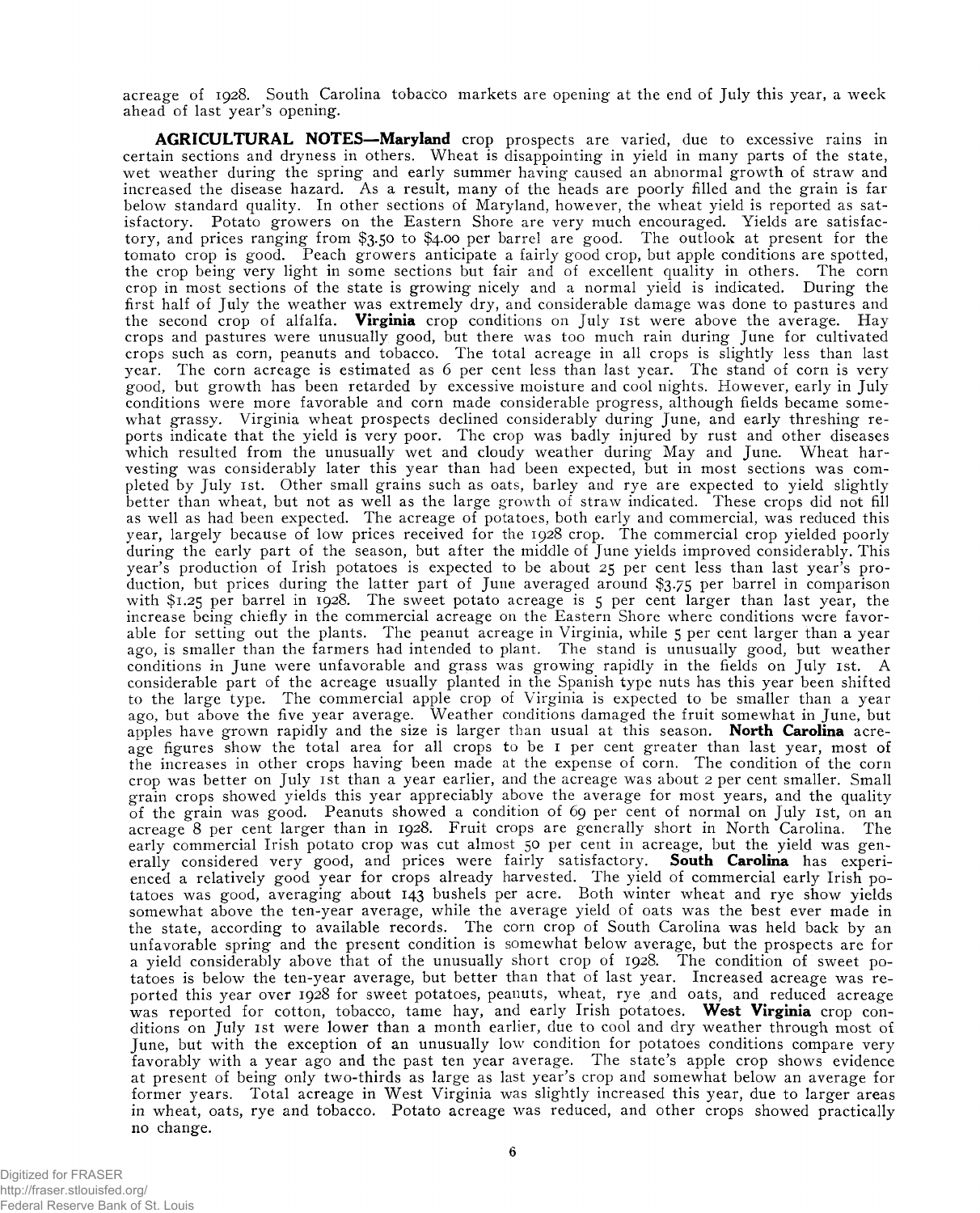#### **FIGURES ON RETAIL TRADE**

| Baltimore | Richard | Percentage increase in June 1929 sales, over sales in June 1928:<br>Washington                                       | Other Cities | District |
|-----------|---------|----------------------------------------------------------------------------------------------------------------------|--------------|----------|
| 7.8       | 1.0     | 5.3                                                                                                                  | $-6.2$       | 4.6      |
| 2.1       | 3.5     | Percentage increase in total sales since January 1st, over sales during the first six months in 1928:<br>4.9         | $-3.5$       | 2.8      |
| 4.3       | 23.8    | Percentage increase in June 1929 sales over average June sales during the three years 1923-1925, inclusive:<br>14.5  | $-11.5$      | 8.4      |
| $-1.7$    | 6.7     | Percentage increase in stock on hand June 30, 1929, over stock on June 30, 1928:<br>2.3                              | — 5.9        | .09      |
| $-5.5$    | $-2.3$  | Percentage increase in stock on hand June 30, 1929, over stock on May 31, 1929:<br>$-5.9$                            | $-3.7$       | $-5.1$   |
| 30.0      | 31.2    | Percentage of sales in June 1929 to average stock carried during that month:<br>30.8                                 | 20.4         | 29.1     |
| $163.7\,$ | 178.9   | Percentage of total sales since January 1st to average stock carried during each of the six elapsed months:<br>172.7 | 120.5        | 162.7    |
| 25.0      | 32.4    | Percentage of collections in June 1929 to accounts receivable on June 1st:<br>32.2                                   | 29.1         | 28.5     |

| As Indicated By Reports from Thirty-One Representative Department Stores for the Month of June 1929 |
|-----------------------------------------------------------------------------------------------------|
|-----------------------------------------------------------------------------------------------------|

— Denotes decreased percentage.

Thirty-one leading department stores sent figures on their June 1929 business to the Federal Reserve Bank of Richmond, and an analysis of the figures shows sales averaging 4.6 per cent above sales in June 1928. On a daily basis, the increase this year is really larger than the percentage indicates, since June 1929 with five Sundays contained one less business day than June last year. Total sales in the reporting stores from January 1st through June this year averaged 2.8 per cent above sales during the first half of 1928, and June 1929 sales were 8.4 per cent larger than average June sales during the three years 1923-1925, inclusive. Baltimore stores averaged the largest gains in sales last month in comparison with sales in June 1928, but in total sales for the first half of 1929 the Washington stores showed the largest increase over 1928.

Stocks of merchandise on the shelves of the reporting stores at the end of June averaged practically the same as on June 30, 1928, but were 5.1 per cent less than stocks on hand a month earlier this year, May 31, 1929, a seasonal reduction.

The percentage of sales to average stock carried during June was 29.1 per cent for the district as a whole, and the percentage of total sales during the first half of 1929 to average stock carried during each of the six months was 162.7 per cent, indicating an annual turnover of 3.25 times, compared with a turnover rate of 3.09 times in the first half of 1928.

Collections by thirty of the thirty-one reporting stores during June totaled 28.5 per cent of outstanding receivables as of June 1st, a slightly lower figure than 28.7 per cent of outstanding receivables collected in May this year and exactly the same figure reported for June a year ago. Baltimore and Washington reported somewhat better collections in June 1929 than in June 1928, but Richmond and the Other Cities stores reported slower collections last month.

#### WHOLESALE TRADE, JUNE 1929

| 28 Groceries | 10 Dru Goods                    | Percentage increase in June 1929 sales, compared with sales in June 1928:<br>$5\,$ Shoes         | 14 Hardware                                                                                                            | 12 Drugs   |
|--------------|---------------------------------|--------------------------------------------------------------------------------------------------|------------------------------------------------------------------------------------------------------------------------|------------|
| $-9.4$       | $-1.8$                          | $.8^{\circ}$                                                                                     | $-12.9$                                                                                                                | $-4.4$     |
|              |                                 |                                                                                                  |                                                                                                                        |            |
| $-5.1$       | $-11.3$                         | Percentage increase in June 1929 sales, compared with sales in May 1929:<br>$-27.5$              | $-15.0$                                                                                                                | $-6.1$     |
| $-4.4$       | $-8.3$                          | $-8.3$                                                                                           | Percentage increase in total sales since January 1, 1929, compared with sales during the first half of 1928:<br>$-4.9$ |            |
| $-2.5(10^*)$ | $-16.8(4^*)$ $-14.0(4^*)$       |                                                                                                  | Percentage increase in stock on June 30, 1929, compared with stock on June 30, 1928:<br>$4.7(7*)$                      |            |
| $-6.2(10*)$  | $13.8(4*)$                      | Percentage increase in stock on June 30, 1929, compared with stock on May 31, 1929;<br>$9.6(4*)$ | $-3.3(7*)$                                                                                                             |            |
| $61.7(18*)$  | $32.0(7^*)$                     | Percentage of collections in June to total accounts receivable on June 1, 1928:<br>$32.1(5^*)$   | $33.5(11*)$                                                                                                            | $58.5(9*)$ |
|              | - Denotes decreased percentage. |                                                                                                  | * Number of reporting firms.                                                                                           |            |

Wholesale trade in the Fifth reserve district in June 1929, as reflected in reports from sixtynine firms in five lines, was in smaller volume in nearly all lines than in either May 1929 or June 1928. Furniture is not shown in the table this month, an insufficient number of firms having reported to reflect the trend in that line. Reporting shoe firms showed slightly larger sales in June this year than in June last year, but the other four lines reported decreased sales during the 1929